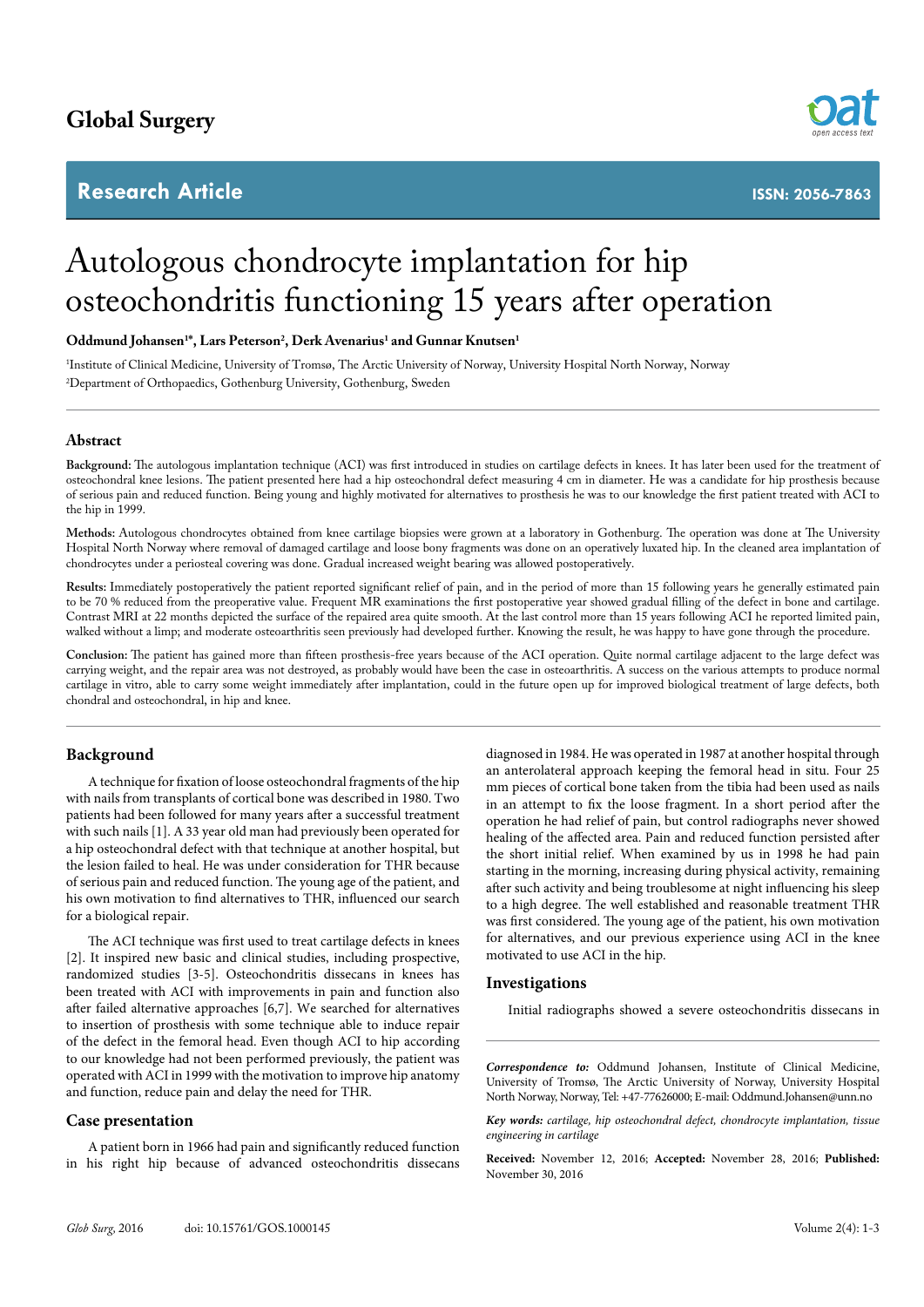the right femoral head (Figure 1), with additional early osteoarthritis in the joint. MRI confirmed these findings, and did not show any extensive necrosis of the femoral head.

#### **Treatment**

ACI to the right hip was performed in June 1999 after in vitro chondrocyte cultivation from harvested cartilage biopsies from his right knee. At the operation the hip was luxated; all loose cartilage and bony fragments in the osteochondral bed were removed which left a cleaned area with a bony surface measuring four centimetres in diameter. Bleeding from the bone surface was stopped; a periosteal membrane harvested from the patient's proximal tibia was sutured on, and in vitro grown cells were injected under the periosteal flap. A cautious relocation of the femoral head was done with high awareness of the vulnerability of the repair area. Weight bearing and physical therapy followed after six weeks on crutches, and the patient continued to use one crutch for six months. In one period after twelve years he experienced increased pain in the hip. He improved after advice to do self-administered stretching exercises for what was additionally diagnosed a retrotrochanteric pain syndrome [8-10].

# **Outcome and follow-up**

The patient reported a 70% pain reduction early after the operation. He reported no pain at night at follow up at 4 months, and has insisted never to be awakened by pain after the ACI operation. At later visits in the outpatient clinic he repeatedly reported a 70% pain reduction from preoperative values. After he was diagnosed with a retro-trochanteric pain syndrome, he has reported a positive effect of self-administered stretching exercise, which he has used semi-regularly [8]. Repeated MRI examinations at three, six and nine months postoperatively (not shown here), and others at later stages (Figure 1 and Figure 2) showed that a partial filling of the defect in lower part of the repair area developed into a tissue completely filling the defect where the tissue had a smooth border facing the joint. The smooth surface of the head of the femur was especially displayed on contrast MRI (Figure 2).

At his last outpatient visit in January 2015 he walked without a



**Figure 1.** Preoperative and first post-operative x-ray at 8 months. 16 months postoperative coronal 0.5 Tesla MR T1 and STIR, on the STIR image there is only moderate edema around the new cartilage and a slightly irregular femoral articular surface. The articular fluid is brighter than the implanted cartilage.

![](_page_1_Picture_9.jpeg)

**Figure 2.** 22 Months follow up x-ray and 1.5 Tesla MR arthrografy. The x-ray remained unchanged; the MR shows still some edema around the implanted cartilage, the small surface irregularity is less conspicuous than before and the articular surface is well depicted due to the intra-articular fluid on both sequences.

![](_page_1_Figure_11.jpeg)

**Figure 3:** 7(a) and 13(b+c) years follow-up x-rays. 10 years follow up1.5 Tesla MR T1 (d) and 16 years 3Tesla MR follow-up T1(e) and fat suppressed PD(f). The development of hip arthrosis is seen on the x-rays and MR images. There is still only little edema around the implanted cartilage and the articular surface is still smooth, although also less convex than on the first images. Small areas of high signal intensity presumably, subchondral cysts, can be seen on the last MR(f).

limp, used no crutches, and was working full time. He reported that in some positions when carrying weight on his operated hip and moving he could feel episodes of pain. The osteoarthritis which had been seen on radiographs before the ACI procedure was more advanced (Figure 3). The area with repair tissue facing the joint space seemed to remain as one entity, but some small cysts were seen some millimetres from the surface of the joint. Summing up his view in retrospect the patient never regretted to have been operated with ACI. He has had no problem with his right knee where cartilage was harvested for the cultivation of cells. Even at his last visit he was not interested in considering THR.

# **Discussion**

So far the patient has gained more than fifteen prosthesis-free years using a modified ACI technique for OCD in the hip. Despite some osteoarthritic signs on radiographs, he did not have alarming clinical and radiographic deterioration fifteen years after the operation in 1999. To our knowledge this is the first ACI to a hip. Another patient operated after January 2002 who had sequel after a traumatic damage to the femoral head was treated with an ACI procedure to the hip. In that case manufactured collagen membrane was used instead of periosteum. ACI was argued to be a possible method for the treatment of massive cartilage loss in young adults in some cases [11].

Our patient had a large defect measuring 4 cm in diameter. It was larger and deeper than the maximum of 10 cm<sup>2</sup> included in the prospective, randomized Norwegian study comparing ACI and microfracture in the knee [3]. We have proof that stem cells are located in the subchondral region, and bleeding may release them into an area to be repaired [12]. Classical microfracture treatment would probably have exposed the large repair area to a high degree of mechanical irritation and washout of cells, so inducing bleeding from bone